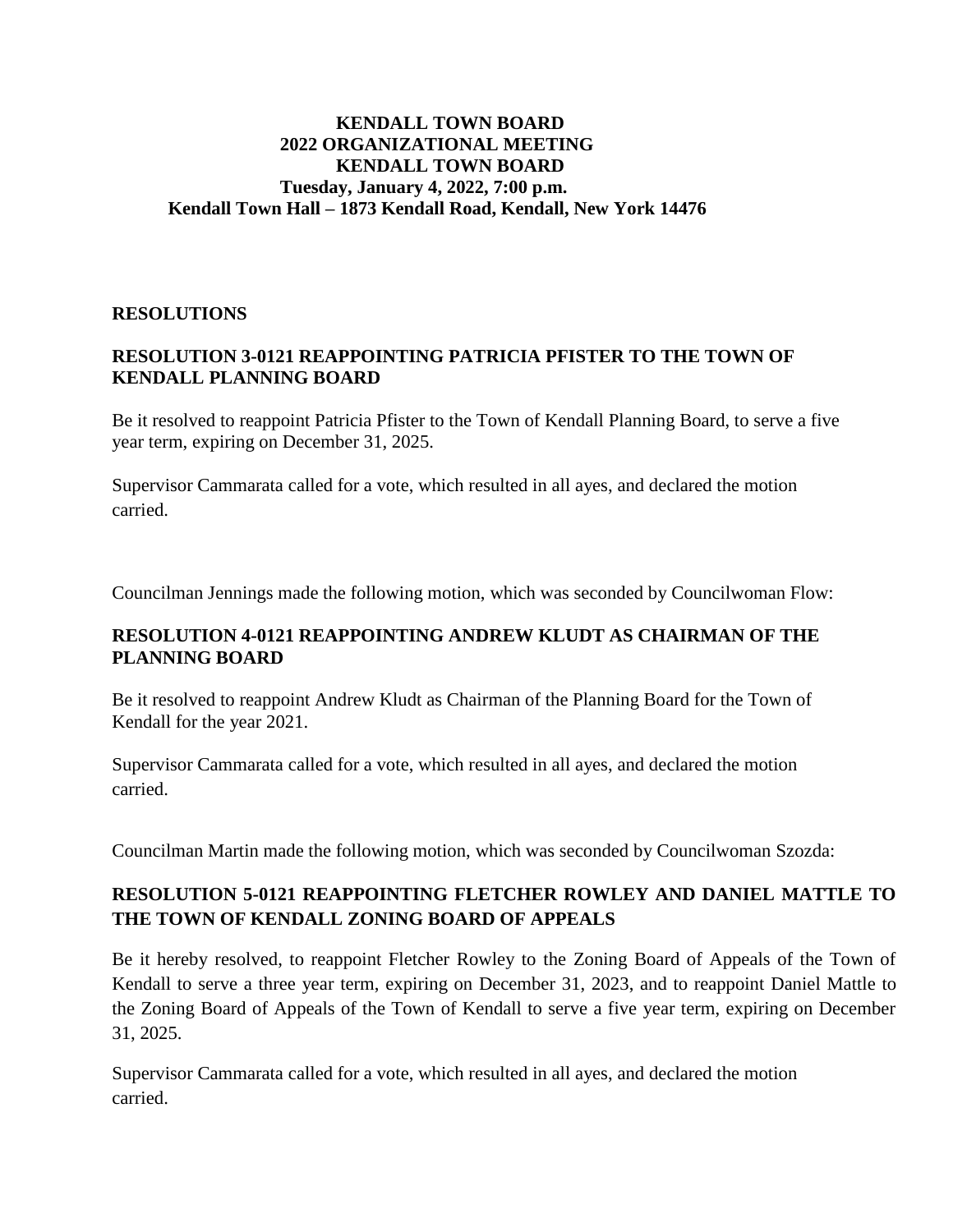Councilwoman Szozda made the following motion, which was seconded by Councilman Martin:

# **RESOLUTION 6-0121 REAPPOINTING PATRICK BOLTON AS CHAIRMAN OF THE ZONING BOARD OF APPEALS**

Be it resolved to reappoint Patrick Bolton as Chairman of the Zoning Board of Appeals for the Town of Kendall for the year 2021.

Supervisor Cammarata called for a vote, which resulted in all ayes, and declared the motion carried.

Councilwoman Flow made the following motion, which was seconded by Councilman Martin:

# **RESOLUTION 7-0121 REAPPOINTING MICHELLE WERTH AS DIRECTOR OF YOUTH AND ADULT RECREATION**

Be it resolved to reappoint Michelle Werth as Director of Youth and Adult Recreation for the Town of Kendall for the year 2021.

Supervisor Cammarata called for a vote, which resulted in all ayes, and declared the motion carried.

Councilman Jennings made the following motion, which was seconded by Councilman Martin:

### **RESOLUTION 8-0121 REAPPOINTING FRED CONRADT AS ADULT RECREATION REPRESENTATIVE**

Be it resolved to reappoint Fred Conradt as Adult Recreation Representative for the Town of Kendall for the year 2021.

Supervisor Cammarata called for a vote, which resulted in all ayes, and declared the motion carried.

Councilman Martin made the following motion, which was seconded by Councilwoman Szozda:

# **RESOLUTION 9-0121 REAPPOINTING AMY RICHARDSON AS WATER COLLECTIONS CLERK**

Be it resolved to reappoint Amy Richardson as Water Collections Clerk (PT) to collect, record, and turn over monies collected for water usage by Water District 6 consumers for the year 2021.

Supervisor Cammarata called for a vote, which resulted in all ayes, and declared the motion carried.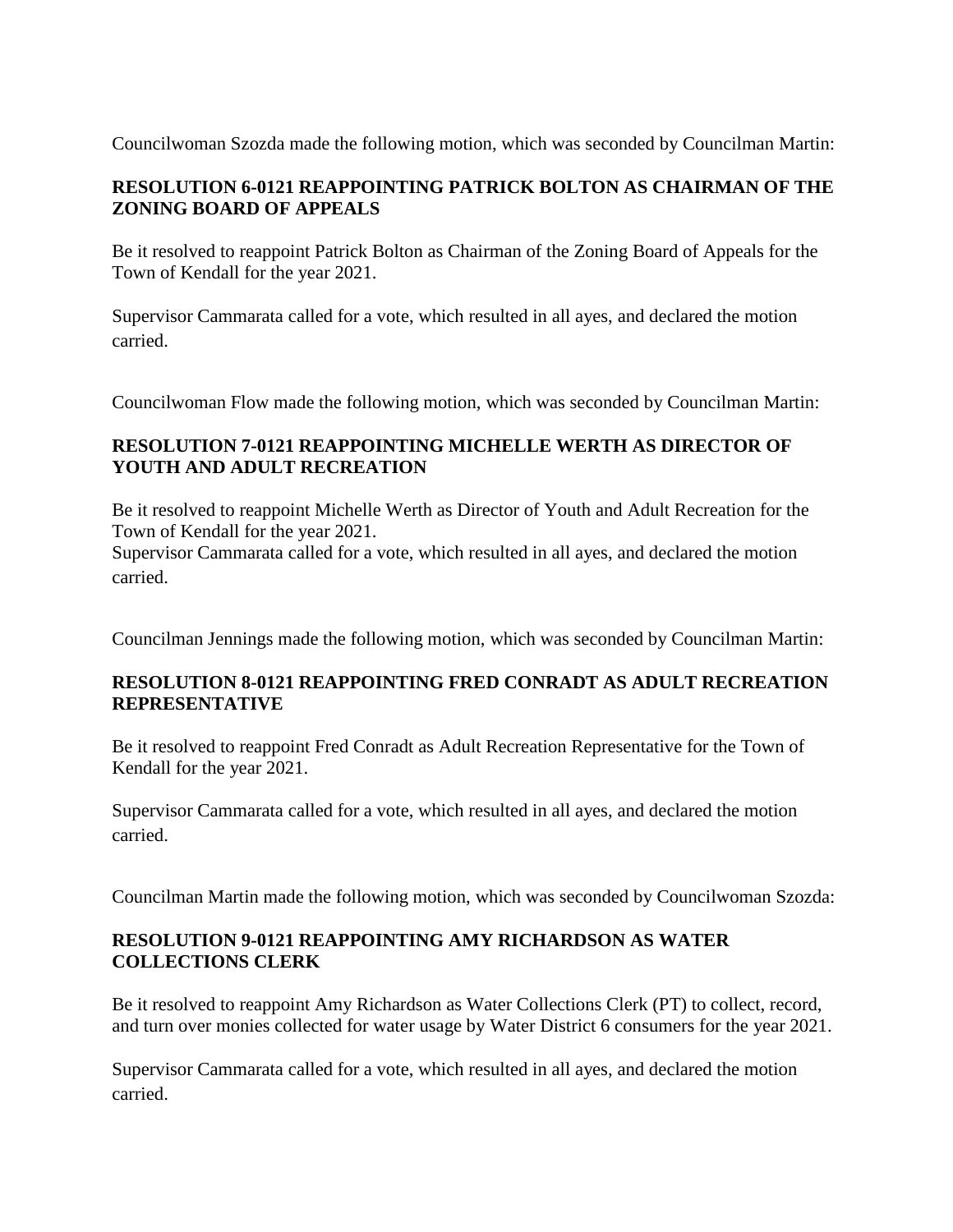Councilwoman Szozda made the following motion, which was seconded by Councilwoman Flow:

### **RESOLUTION 10-0121 REAPPOINTING STEVEN GIVERSON AS CUSTODIAN FOR BEECHWOOD CEMETERY**

Be it resolved to reappoint Stephen Giverson as Custodian for Beechwood Cemetery for the Town of Kendall at an annual salary of \$ 600.00 for the year 2021.

Supervisor Cammarata called for a vote, which resulted in all ayes, and declared the motion carried.

Councilwoman Flow made the following motion, which was seconded by Councilman Martin:

### **RESOLUTION 11-0121 APPOINTING STEVEN GIVERSON AS CUSTODIAN FOR GREENWOOD CEMETERY**

Be it resolved to appoint Steven Giverson as Custodian for Greenwood Cemetery for the Town of Kendall at an annual salary of \$ 600.00 for the year 2021.

Supervisor Cammarata called for a vote, which resulted in all ayes, and declared the motion carried.

Councilman Jennings made the following motion, which was seconded by Councilwoman Flow:

# **RESOLUTION 12-0121 REAPPOINTING DAVID STRASENBURGH AS CUSTODIAN FOR MORTON UNION CEMETERY**

Be it resolved to appoint David Strasenburgh as custodian for Morton Union Cemetery, at a salary of \$500.00 for the year 2021.

Supervisor Cammarata called for a vote, which resulted in all ayes, and declared the motion carried.

Councilman Martin made the following motion, which was seconded by Councilwoman Szozda: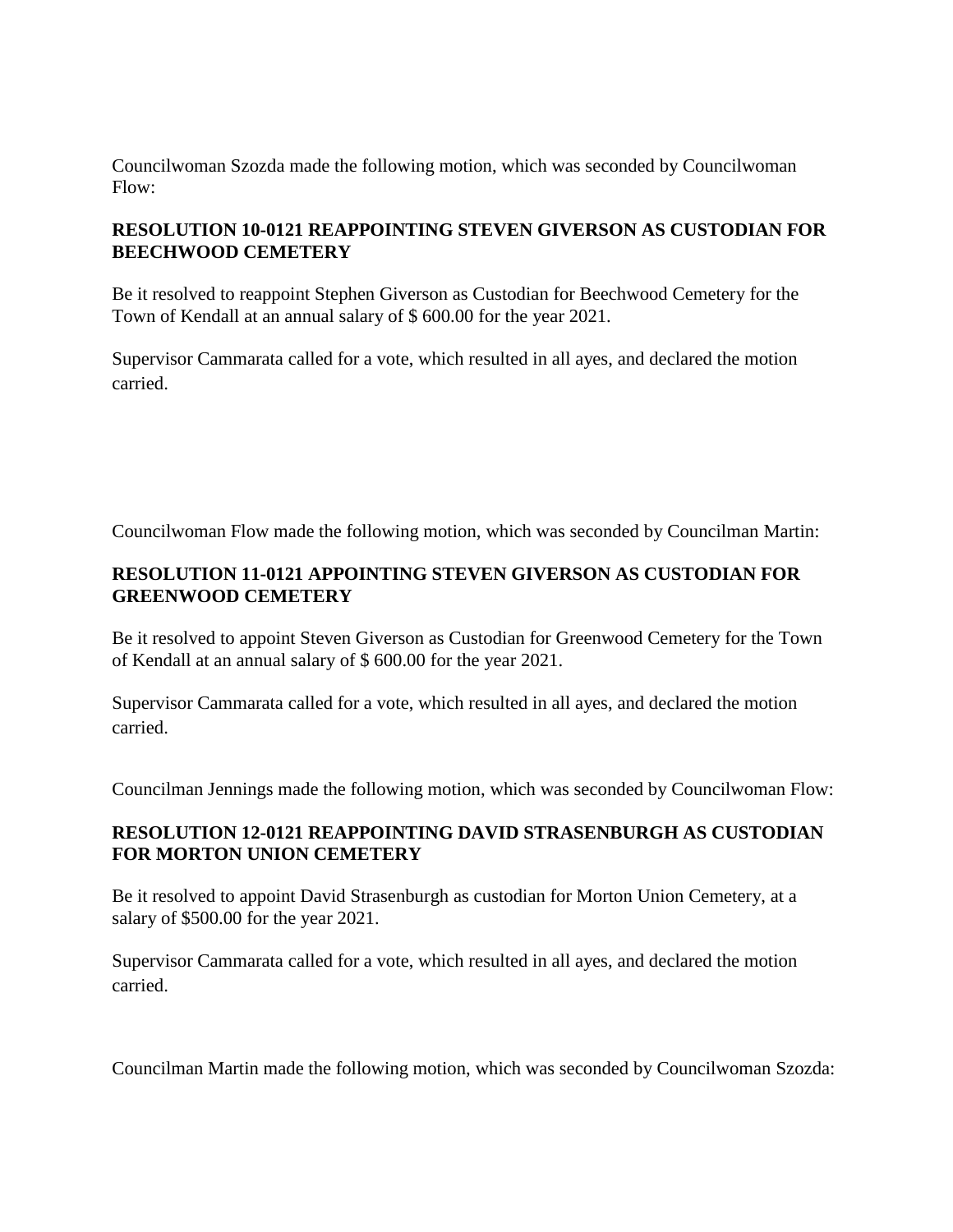### **RESOLUTION 13-0121 REAPPOINTING JESSICA MAIER AS COURT CLERK**

Be it resolved to reappoint Jessica Maier as Court Clerk for the Town of Kendall for the year 2021.

Supervisor Cammarata called for a vote, which resulted in all ayes, and declared the motion carried.

Councilwoman Szozda made the following motion, which was seconded by Councilman Jennings:

# **RESOLUTION 14-0121 REAPPOINTING NORM ST. JOHN AS BOOKKEEPER**

Be it hereby RESOLVED to reappoint Norm St. John of 1203 Redman Road, Hamlin, New York, as bookkeeper for the year 2021 with a salary to a maximum of \$6,700.00. In addition, Tim Hungerford of Hungerford Vinton will remain as a consultant, on an as needed basis for 2021, at an hourly rate of \$75.00, not to exceed \$1,600.00.

Supervisor Cammarata called for a vote, which resulted in all ayes, and declared the motion carried.

Councilwoman Flow made the following motion, which was seconded by Councilman Martin:

### **RESOLUTION 15-0121 REAPPOINTING EILEEN GRAH AS TOWN OF KENDALL LIBRARIAN**

Be it resolved to reappoint Eileen Grah as the Town of Kendall Librarian for the year 2021.

Supervisor Cammarata called for a vote, which resulted in all ayes, and declared the motion carried.

Councilman Jennings made the following motion, which was seconded by Councilwoman Flow:

# **RESOLUTION 16-0121 REAPPOINTING PAUL HENNEKEY AS CODE ENFORCEMENT OFFICER**

Be it resolved to reappoint Paul Hennekey as the Code Enforcement Officer for the Town of Kendall for the year 2021.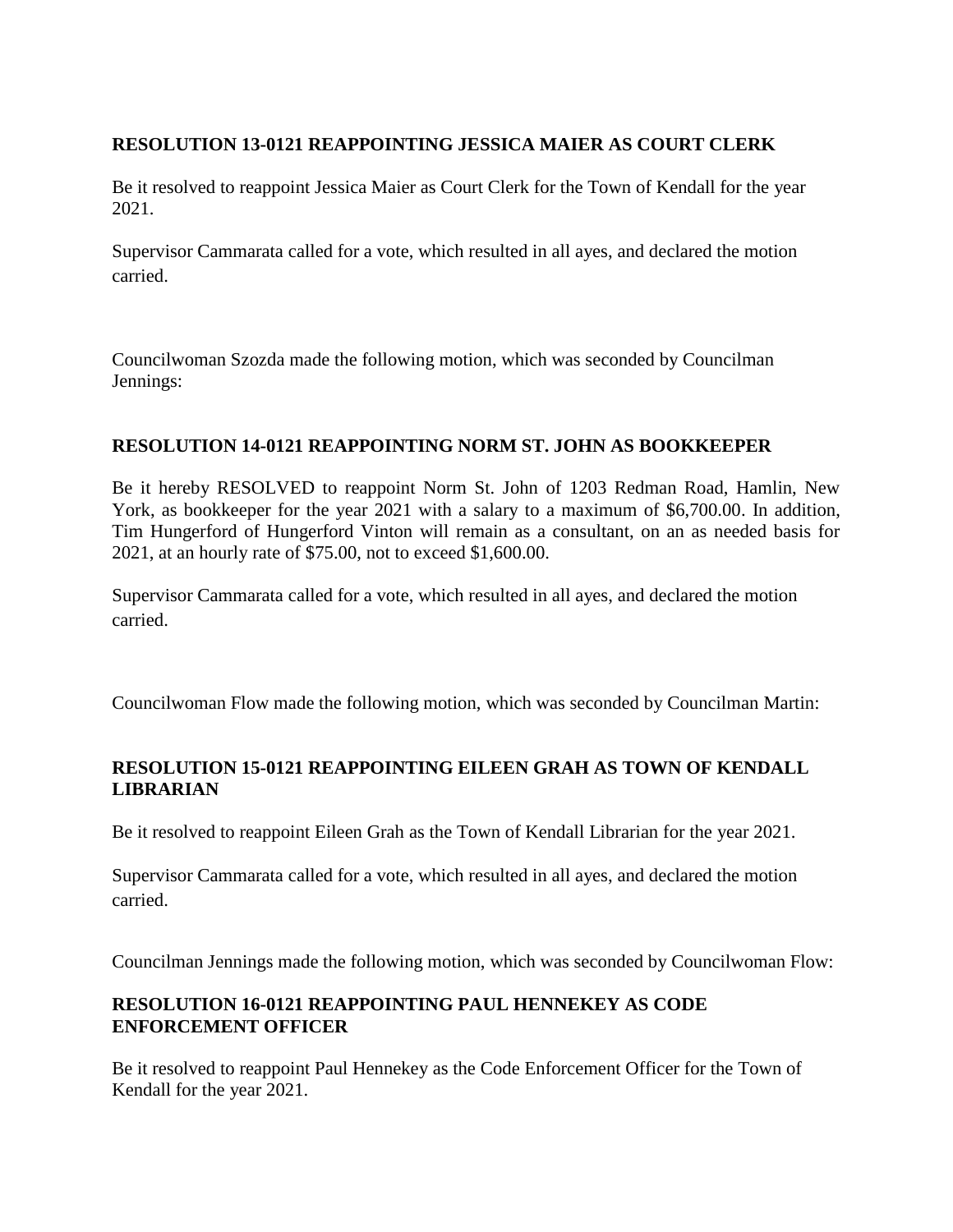Supervisor Cammarata called for a vote, which resulted in all ayes, and declared the motion carried.

Councilman Martin made the following motion, which was seconded by Councilwoman Szozda:

### **RESOLUTION 17-0121 REAPPOINTING DANIEL STRONG AS DEPUTY CODE ENFORCEMENT OFFICER**

Be it resolved to reappoint Daniel Strong as the Deputy Code Enforcement Officer for the Town of Kendall through the year 2021.

Councilman Martin made the following motion, which was seconded by Councilwoman Flow:

# **RESOLUTION 18-0121 REAPPOINTING KEN SPOHR TO THE POSITION OF BUILDING MAINTENANCE WORKER**

Be it resolved to reappoint Ken Spohr to the position of Building Maintenance Worker for the year 2021, at an hourly wage of \$13.00.

Councilman Martin made the following motion, which was seconded by Councilwoman Flow:

# **RESOLUTION 19-0121 DRUG AND ALCOHOL TESTING BY OCCU-STAR OF WESTERN NEW YORK**

Be it resolved that the Superintendent of Highways is authorized to sign an agreement for the year 2021 with Occu-Star of Western New York for the Town of Kendall's CDL Drug and Alcohol testing.

Councilman Martin made the following motion, which was seconded by Councilwoman Flow:

# **RESOLUTION 20-0121 NAMING THE BANK OF DEPOSIT AS FIVE STAR BANK**

Be it resolved that Five Star Bank is designated as the bank of deposit for the Town of Kendall for the year 2021.

Councilman Martin made the following motion, which was seconded by Councilwoman Flow:

# **RESOLUTION 21-0121 DEPOSIT OF SURPLUS MONEY**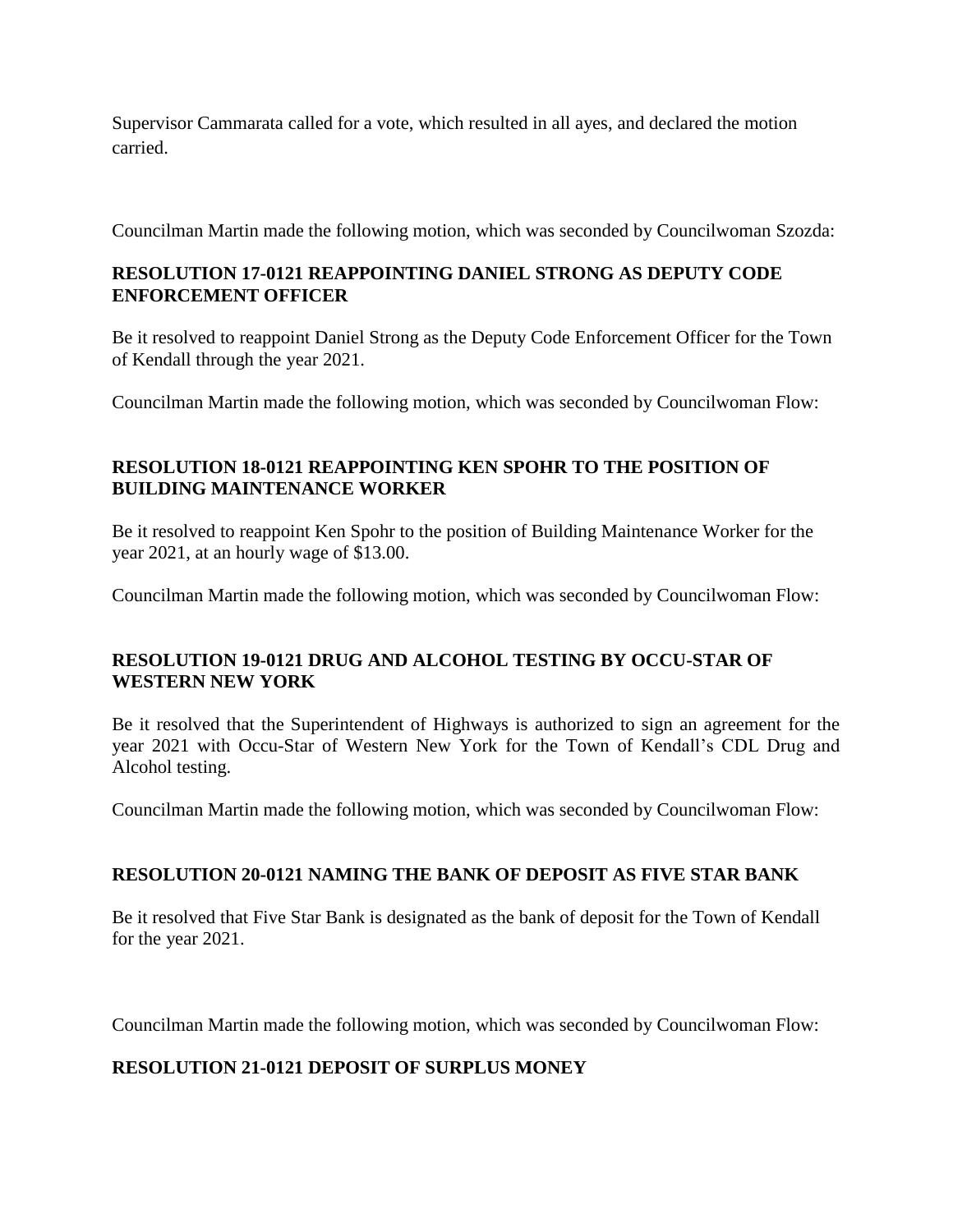Be it resolved that the Supervisor is authorized to deposit surplus monies in time deposit accounts where the greatest amount of interest can be secured in 2021.

Councilman Martin made the following motion, which was seconded by Councilwoman Flow:

### **RESOLUTION 22-0121 CONTRACTUAL BILLS AND INVOICES WITH DISCOUNT**

Be it resolved that in 2021, the Supervisor is authorized to pay all contractual bills and all invoices offering a discount, upon approval of the Department Head, and with proper vouchering procedure.

Councilman Martin made the following motion, which was seconded by Councilwoman Flow:

# **RESOLUTION 23-0121 DELEGATION OF AUTHORITY TO SUPERVISOR**

WHEREAS, the Town of Kendall must function between regular town board meetings and...

WHEREAS, Town Law, Section 29(16) specifically provides for the delegation of the power and duties of administration and supervision to the Supervisor and…

### WHEREAS, it is understood that by such delegation **the Town Board may not abdicate to the Supervisor or surrender to him the Board's basic statutory responsibilities**…

Now be it hereby RESOLVED, that the Town Board of the Town of Kendall hereby authorizes and delegates to the Town Supervisor powers and duties of day to day administration and supervision of all Town and Special District Facilities and employees, consistent with and in furtherance of any and all State and Federal laws applicable thereto, and with any and all local laws, resolutions, or policies hereto or hereafter adopted by this Town Board.

Councilman Martin made the following motion, which was seconded by Councilwoman Flow:

# **RESOLUTION 24-0121 NAMING THE OFFICIAL NEWSPAPER**

Be it resolved that the **Hamlin-Clarkson Herald (Westside News)** is designated as the official newspaper for the Town of Kendall for the year 2021.

Councilman Martin made the following motion, which was seconded by Councilwoman Flow:

### **RESOLUTION 25-0121 ESTABLISHING THE REGULAR BOARD MEETING SCHEDULE**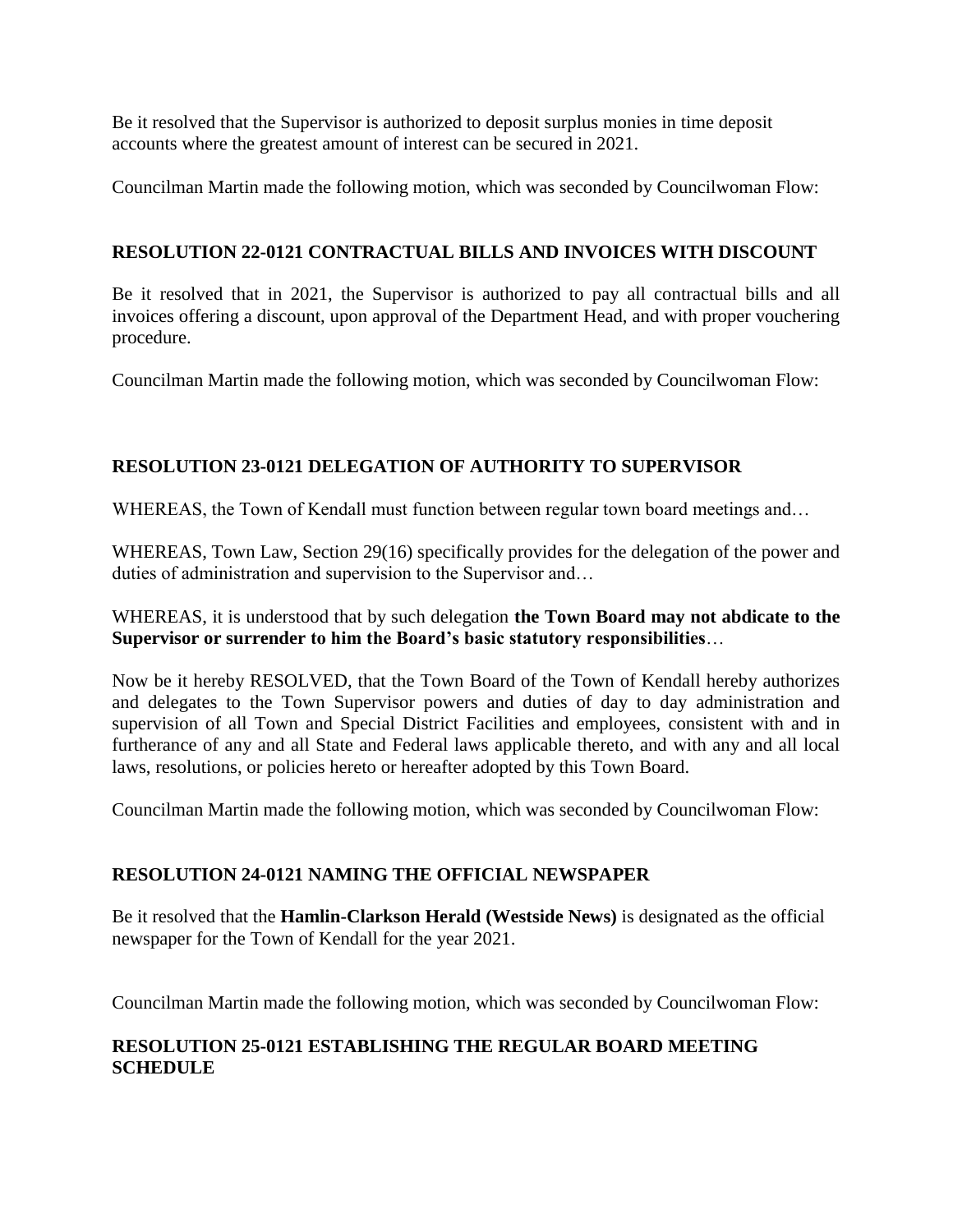Be it resolved that regular meetings of the Town Board of the Town of Kendall be held at the Kendall Town Hall, 1873 Kendall Road, on the third Tuesday of each month at 7:00 p.m.

Be it further resolved that the Town Clerk is directed to place a notice in the official newspaper to notify the public about the regular board meeting schedule.

Councilman Martin made the following motion, which was seconded by Councilwoman Flow:

### **RESOLUTION 26-0121 ESTABLISHING REGULARLY SCHEDULED CONFERENCE SESSIONS (WORKSHOPS)**

**WHEREAS**, it is desired to provide opportunity for sufficient board member and public comment to define and develop the knowledge of, and content for, board resolutions in advance of regularly scheduled Town Board meetings and to advance strategy and responsibilities for Town Board courses of action, and to properly audit all claims for payment…

Now be it hereby **RESOLVED** that the Town Board of the Town of Kendall establishes and provides for regularly scheduled work sessions to occur on the first Tuesday of each month at 7:00 p.m., and on the Saturday preceding the third Tuesday of each month at 9:00 a.m., and on each Monday evening from 7:00 to 9:00 p.m., excluding holidays.

Be it further resolved that the Town Clerk is directed to place a notice in the Official Newspaper to notify the public about the regularly scheduled conference session (workshop) schedule.

Councilman Martin made the following motion, which was seconded by Councilwoman Flow:

### **RESOLUTION 27-0121 SETTING 2021 SALARY SCHEDULE**

Be it resolved, to adopt this salary schedule for 2021:

### **TOWN OF KENDALL 2021 SALARY SCHEDULE**

Supervisor \$8,400 Budget Officer \$1,600 Deputy Supervisor \$300 Councilperson (4) \$3,250 Justice 1 \$8,000 Justice 2 \$7,140 Court Clerk \$6,000 Assessor \$48,000 (shared with Town of Carlton) Board of Assessment Review (4) \$130 each Town Clerk \$30,250 Registrar of Vital Statistics \$500 Code Enforcement Officer \$12,240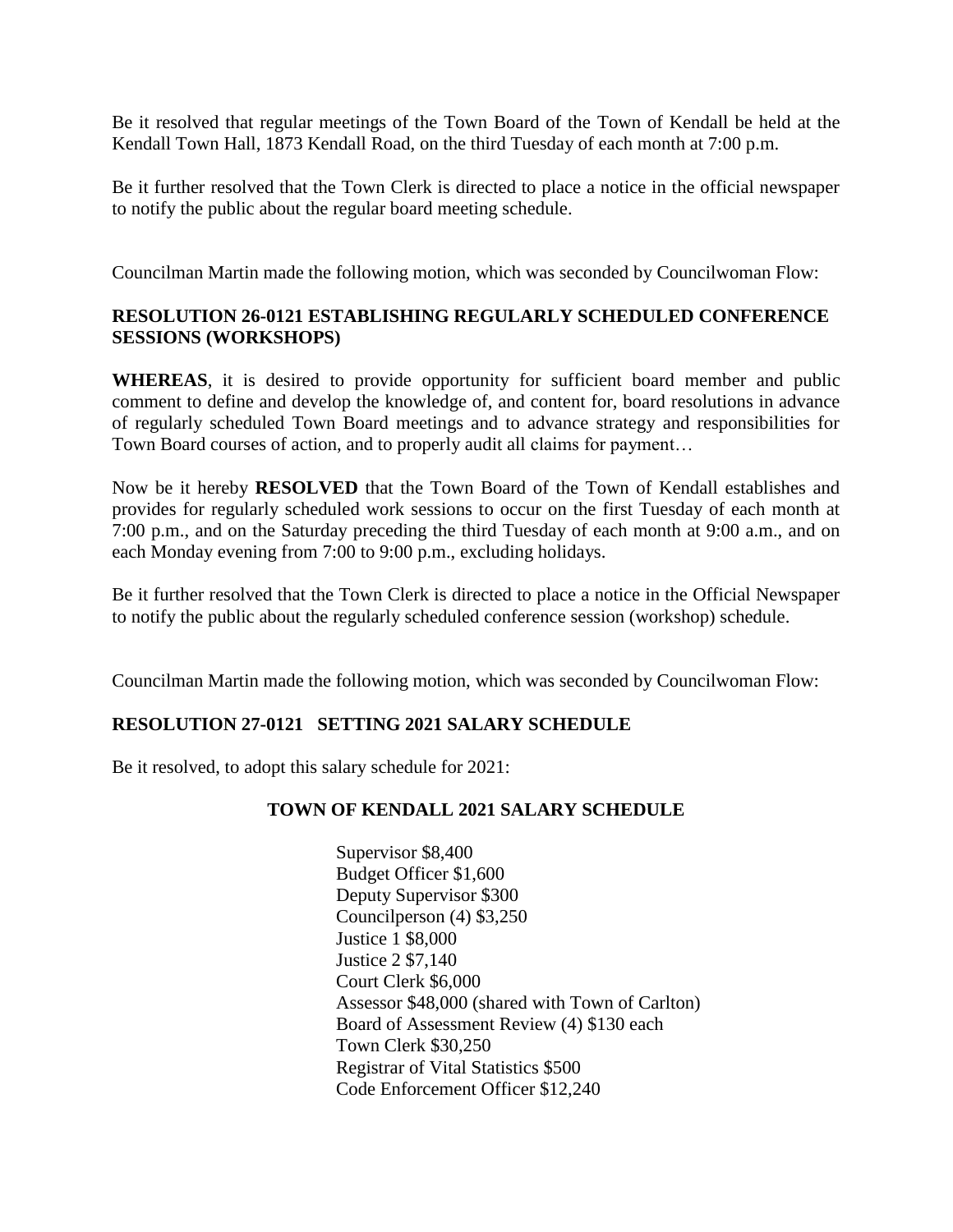Deputy Code Enforcement Officer \$8,400 Superintendent of Highways \$56,250 Historian \$1,200 Youth Recreation Director \$8,500 Adult Recreation Director \$900 Zoning Board of Appeals Chairman \$1,040 Zoning Board of Appeals Members (4) \$840 each Planning Board Chairman \$1,450 Planning Board Member (4) \$875 each Orleans County Planning Board Member \$110 Election Inspectors \$14.00 per hour Training Class \$30.00 per session

Councilman Martin made the following motion, which was seconded by Councilwoman Flow:

#### **RESOLUTION 28-0121 2021 HIGHWAY WAGE SCHEDULE AND WORK AGREEMENT**

Be it resolved that the following Salary Schedule and Work Agreement for the Highway Department be adopted for the year 2021 as submitted by Superintendent of Highways Warren Kruger:

TOWN OF KENDALL HIGHWAY DEPARTMENT WAGE SCHEDULE AND WORK AGREEMENT FOR 2021

Full Time Motor Equipment Operators (MEO) - from federal minimum wage up to \$21.92 per hour

Part Time Motor Equipment Operators (MEO-PT) - from Federal minimum wage up to \$18.00 per hour

Full Time Laborer - from Federal minimum wage up to \$13.50 per hour

Part Time Laborer- from Federal minimum wage up to \$13.25 per hour

Employees are to be paid biweekly for an 80 hour pay period. Time and one half (1-1/2) wages will be paid for overtime beyond forty (40) hours worked in each week.

Employees will be provided work clothes up to \$300.00 per year through a uniform service or reimbursement for employee purchases with documented receipts. The Town does not reimburse for sales tax paid.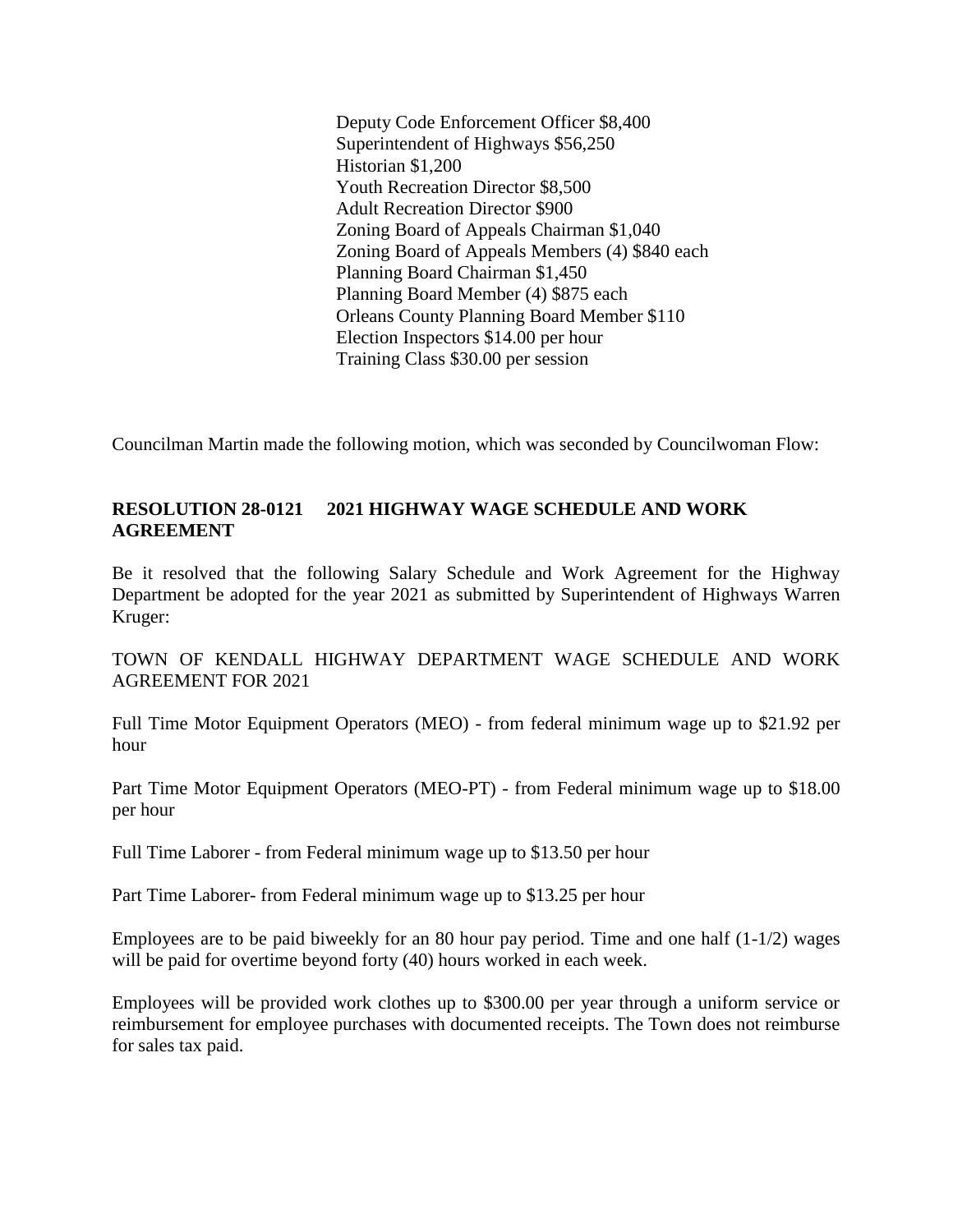Following completion of a two (2) month probation period, sick time benefits will be paid to full-time employees as follows:

1st year of employment up to five (5) days paid 2nd year of employment up to ten (10) days paid 3rd year of employment up to fifteen (15) days paid 4th year of employment up to twenty (20) days paid 5th year of employment up to twenty five (25) days paid

Beyond five (5) years: one (1) additional day per month worked, up to a maximum of one hundred eighty (180) days paid.

A certificate from the employee's physician will be required after being sick for three (3) consecutive days for benefits to be paid.

Sick pay accumulation will NOT be paid out at retirement or termination.

Vacation time benefits will be paid to full time employees as follows and may NOT be carried over or accumulated in subsequent years. The Highway Superintendent may deny specific dates for vacation because of workload requirements.

Vacation time benefits as follows:

1st year of employment - one (1) paid day of vacation for each month worked after completing a two (2) month probation period, (maximum 10 days)

2nd -10th year of employment - ten (10) days paid vacation

After ten (10) years of employment - fifteen (15) days paid vacation

Holidays will be paid for Full Time Employees as follows:

New Year's Day, Dr. Martin Luther King Day, Good Friday, Memorial Day, Fourth of July, Labor Day, Election Day, Veterans' Day, Thanksgiving Day, and Christmas Day. Saturday holidays will be observed on the Friday preceding the holiday and Sunday holidays will be observed on the Monday following the holiday.

Councilman Martin made the following motion, which was seconded by Councilwoman Flow:

#### **RESOLUTION 29-0121 AUTHORIZING ENGAGEMENT LETTER WITH AUDITORS ALLIED CPAs, P.C.**

**BE IT RESOLVED** that the Supervisor is authorized to sign an engagement letter with **ALLIED CPAs, P.C.** to have a Government Audit and a Justice Audit for the Town of Kendall conducted for the year ended December 31, 2020 in accordance with U.S. generally accepted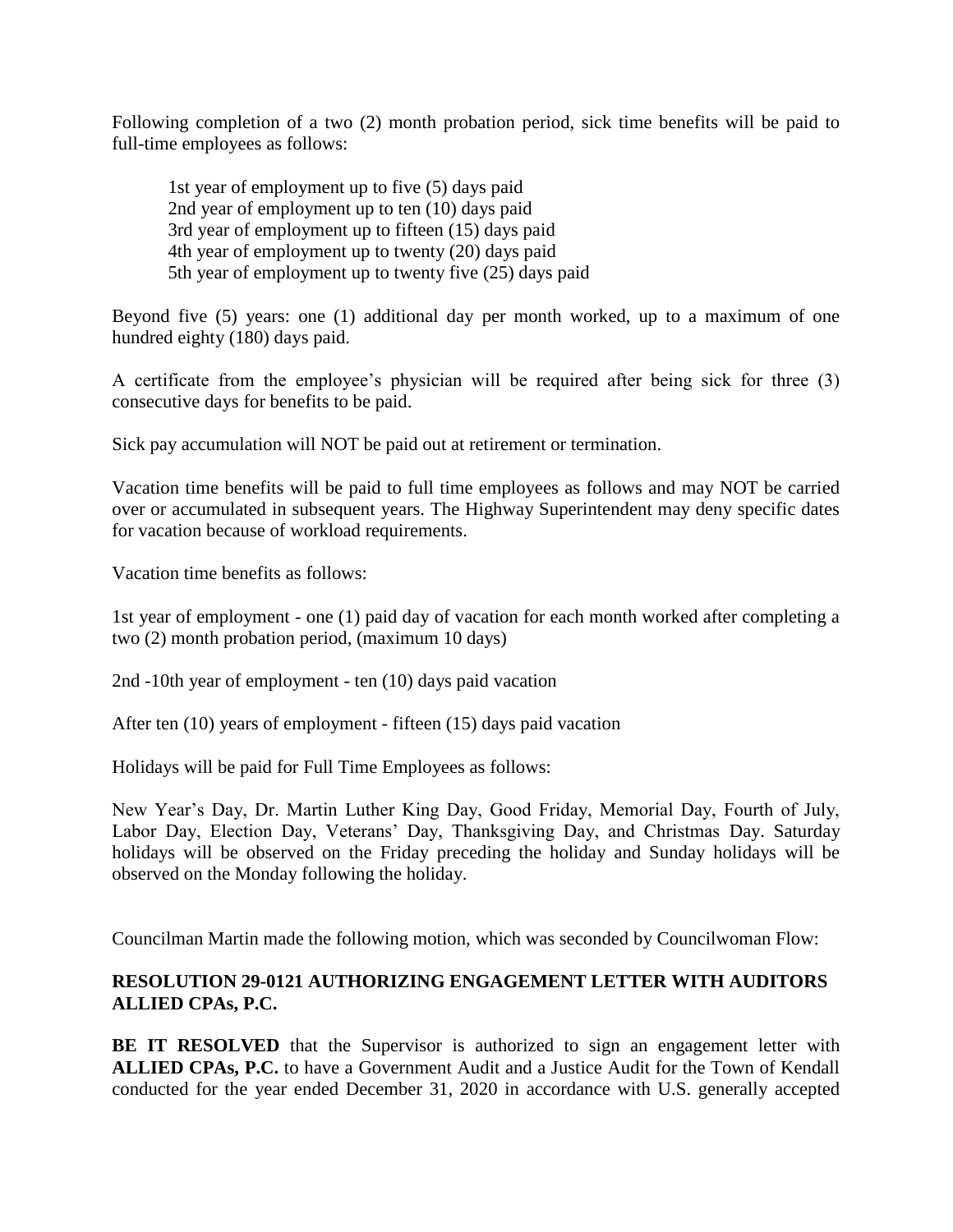auditing standards; the standards for financial audits contained in *Government Auditing Standards*, issued by the Comptroller General of the United States, the Single Audit Act Amendments of 1996; and provisions of OMB Circular A-133, and provisions of, and other procedures considered necessary to **ALLIED CPAs, P.C.** 

**ALSO RESOLVED**, that said audits will be performed for a combined fee of \$6,600.00. Results of said audits will be available for the Town of Kendall on or about April 1, 2021. Justice audits will be available on or about August 1, 2021.

Councilman Martin made the following motion, which was seconded by Councilwoman Flow:

# **RESOLUTION 30-0121 AUTHORIZING THE FILING OF A BLANKET UNDERTAKING**

Be it resolved that the Kendall Town Board authorizes the filing of a blanket bond to indemnify all officers required to file an undertaking. It is further resolved that a certified copy of this resolution authorizing the blanket bond will be attached to the bond and filed in the County Clerk's office.

Councilman Martin made the following motion, which was seconded by Councilwoman Flow:

# **RESOLUTION 31-0121 TO REVISE THE PER DIEM RATE FOR TOWN BUSINESS**

**WHEREAS,** the Per Diem Rate for Town Business Policy has been created by Town Board Resolution 28-109 and...

**WHEREAS,** Resolution 32-0120 established \$0.575 per mile as the reimbursement rate for Town of Kendall Officials for mileage expenses while on town business during 2020, and …

**WHEREAS,** after review of this policy by the Town Board, the following changes are recommended and designed to harmonize the Per Diem Rate for Town Business Policy with the establishment of the 2021 mileage rate,

Now, therefore, be it **RESOLVED** to make the following changes to the Per Diem Rate for Town Business Policy:

Change Item 4 from *"Transportation – The Internal Revenue Service has set mileage reimbursement for the year 2020 at the rate of \$0.575 per mile."* 

to now read *"Transportation – the Internal Revenue Service has set mileage reimbursement for the year 2021 at the rate of \$0.56 per mile."* 

Councilman Martin made the following motion, which was seconded by Councilwoman Flow:

.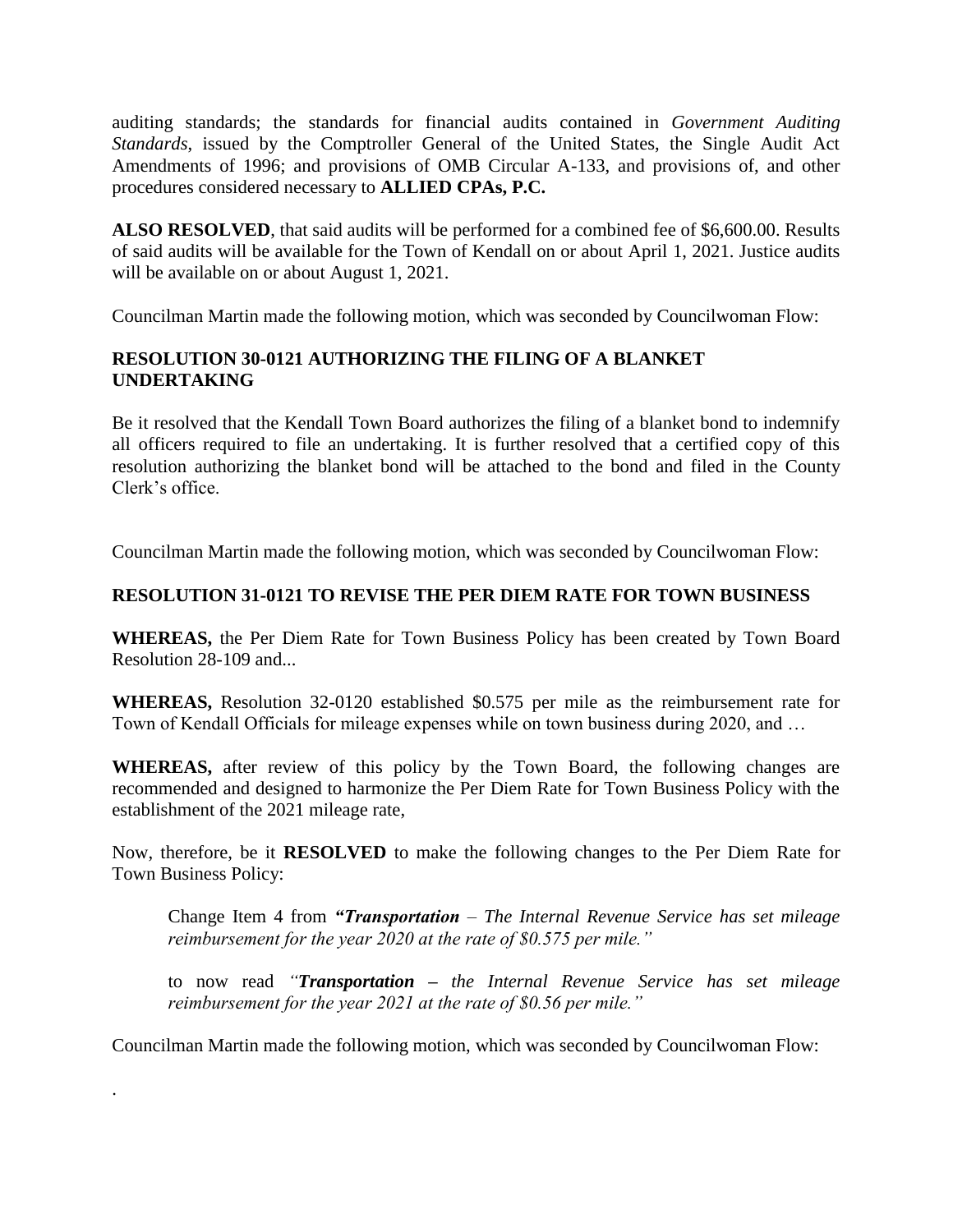### **RESOLUTION 32-0121 REQUIRING DEPARTMENT HEADS, BOARD CHAIRS, AND THE ENGINEER FOR THE TOWN TO OBTAIN ADVICE AND CONSENT OF THE SUPERVISOR TO ENGAGE THE ATTORNEY FOR THE TOWN**

Be it resolved that Department Heads, Board Chairs, and the Engineer for the Town shall obtain advice and consent of the Town Supervisor, or in his absence, the Deputy Town Supervisor, to engage the Attorney for the Town.

Councilman Martin made the following motion, which was seconded by Councilwoman Flow:

# **RESOLUTION 33-0121 APPOINTING ANTHONY CAMMARATA AS THE FAIR HOUSING OFFICER**

Be it resolved that the Town Board appoints Anthony Cammarata to serve as the Fair Housing Officer for the Town of Kendall for 2021. This will be properly publicized.

Councilman Martin made the following motion, which was seconded by Councilwoman Flow:

# **RESOLUTION 34-0121 APPOINTING LABELLA ASSOCIATES AS THE ENGINEERING FIRM FOR THE TOWN**

Be it resolved that the Town Board appoints LaBella Associates, DPC, at 300 State Street, Rochester, New York 14614, as the engineering firm for the year 2021 for the Town of Kendall, New York.

Councilman Martin made the following motion, which was seconded by Councilwoman Flow:

### **RESOLUTION 35-0121 PAYCHEX AS PAYROLL SERVICE**

Be it resolved that the Town Board of the Town of Kendall authorizes Supervisor Cammarata to execute an agreement with Paychex for payroll services for the year 2021, at a cost not to exceed two thousand two hundred dollars, (\$2,200.00) and subject to attorney approval as to form, content and legal compliance.

Councilman Martin made the following motion, which was seconded by Councilwoman Flow:

# **RESOLUTION 36-0121 AGREEMENT WITH THE ORLEANS COUNTY OFFICE OF THE AGING FOR 2021**

Be it resolved that the Town Board of the Town of Kendall authorizes Supervisor Cammarata to negotiate and execute an in kind agreement with the Orleans County Office of the Aging for use of building space in the Kendall Town Hall for the Orleans County Office of the Aging's Elderly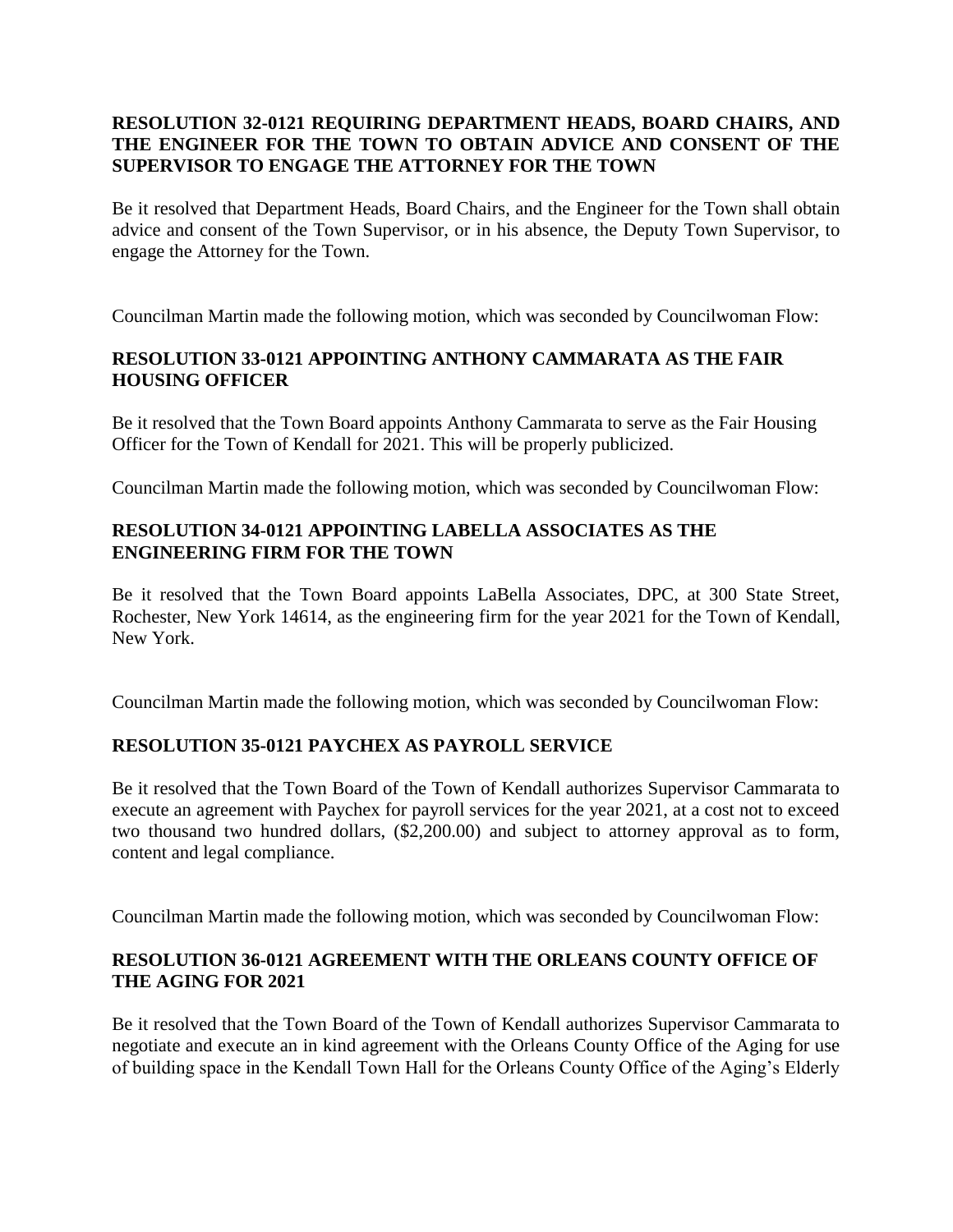Nutrition Program for 2021, subject to attorney approval as to form, content and legal compliance.

Councilman Martin made the following motion, which was seconded by Councilwoman Flow:

# **RESOLUTION 37-0121 COMPUTER**/**IT AGREEMENT**

WHEREAS, the Town of Kendall is in need of certain computer and IT services and support on an ongoing basis, therefore, be it

RESOLVED, that the Supervisor is authorized to sign an agreement with C&H PC for the provision of such services for 2021, subject to review and approval by the Attorney for the Town as to form and content.

Councilman Martin made the following motion, which was seconded by Councilwoman Flow:

# **RESOLUTION 38-0121 REAPPOINTMENT TO THE KENDALL MEDICAL OVERSIGHT BOARD**

Be it resolved to re-appoint Robert Slocum to the Kendall Medical Office Oversight Board, for a four year term, with such term expiring on December 31, 2024.

Councilman Martin made the following motion, which was seconded by Councilwoman Flow:

# **RESOLUTION 39-0121 AUTHORIZING AGREEMENT WITH FISCAL ADVISORS**

Be it hereby resolved to authorize Supervisor Cammarata to sign an agreement with Fiscal Advisors & Marketing, Inc., for the purpose of undertaking a review of bond anticipation notes for the Town's NYS REDI projects and any other BANs which may be necessary in 2021. This is subject to review and approval by the Attorney for the Town as to form and content.

Councilman Martin made the following motion, which was seconded by Councilwoman Flow:

### **RESOLUTION 40-0121 ACCCEPTING THE RESIGNATION OF THE ASSESSOR**

Whereas, The Town Clerk has received Mr. Massey's letter of resignation/retirement as Sole Assessor to the Town of Kendall, which was effective as of December 31, 2020, and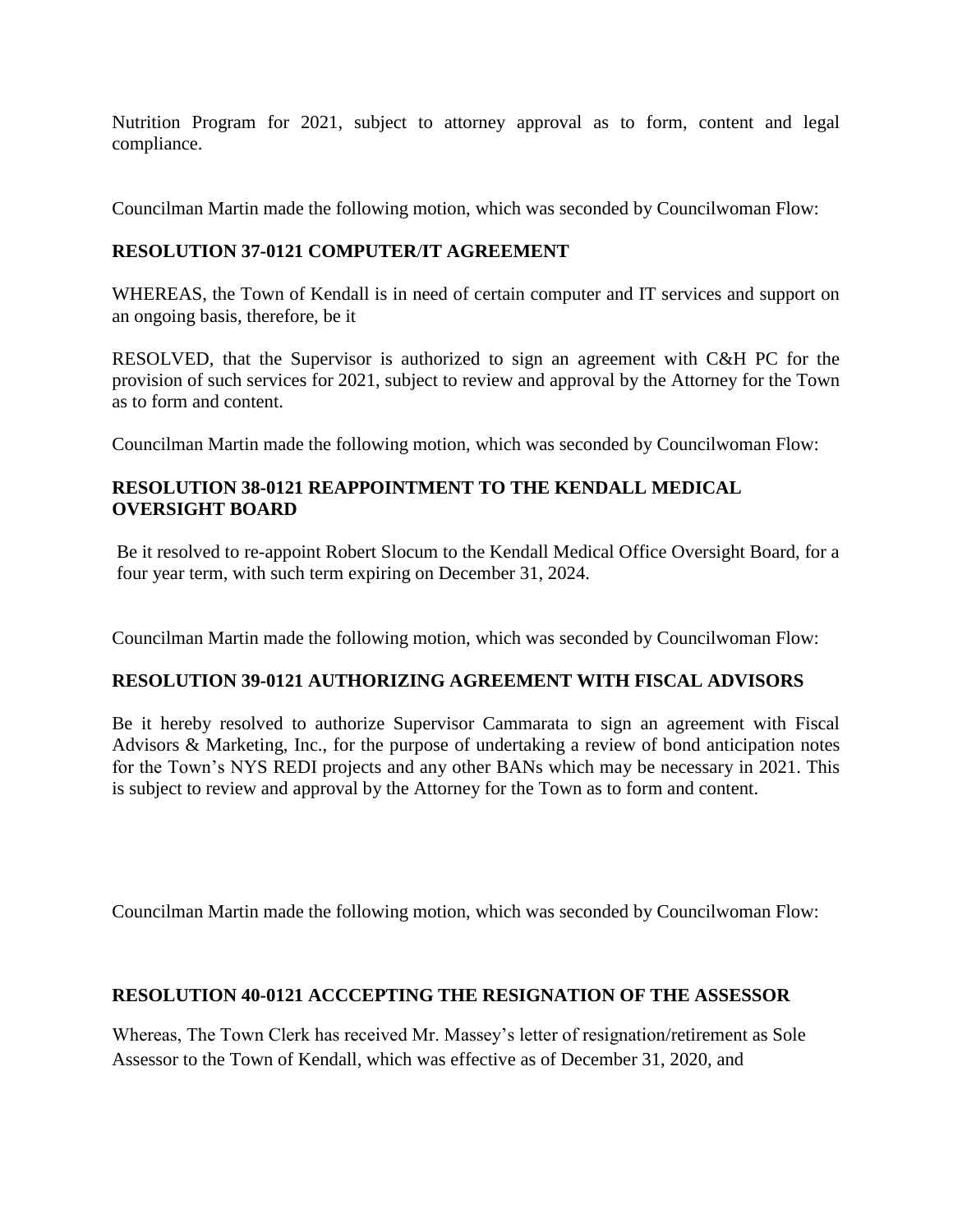Whereas the Kendall Town Board appreciates and thanks him for his contributions while serving as assessor, so be it Resolved to accept the resignation of Mr. Massey.

Councilman Martin made the following motion, which was seconded by Councilwoman Flow:

# **RESOLUTION 41-0121 APPOINTMENT OF ASSESSOR**

BE IT RESOLVED, to appoint Lisa Ames as sole Assessor for the Town of Kendall, to complete the six year term left vacant by A. Eugene Massey's resignation. The term will expire September 30, 2025.

Councilman Martin made the following motion, which was seconded by Councilwoman Flow:

# **RESOLUTION 42-0121 APPOINTING A. EUGENE MASSEY AS ASSISTANT TO THE ASSESSOR**

Be it resolved to appoint A. Eugene Massey as Assistant to the Assessor for the year 2021, at an hourly wage of \$ 30.00.

#### **SUPERVISOR APPOINTMENTS FOR 2021**

**Budget Officer:** Anthony Cammarata **Deputy Supervisor:** M. Lynn Szozda **Historian:** Kim Corcoran

### **KENDALL TOWN BOARD STANDING COMMITTEES FOR THE YEAR 2019**

**Public Safety/Emergency Services & Occupational Safety** Includes liaison with Fire Dept., Law Enforcement, Code Enforcement, OCHD, NYDEC, workplace and property safety for all locations and activities of the Town of Kendall. Chair Martin; Alternate: Flow; Dept. Head: Kruger

**Highway** Includes TOK Highway Dept., Orleans Co. Highway Dept., and NYSDOT. Chair: Martin; Alternates: Flow; Dept. Head: Kruger

**Buildings & Grounds** Includes the maintenance and upkeep of all town buildings, property and cemeteries. Chair: Martin; Alternate: Flow; Dept. Head: Kruger

**Planning, Zoning and Agriculture** Chair: Newell; Alternate: Szozda; Dept. Heads: Kludt , Bolton

**Community Relations** Liaison with schools, churches, medical office, and service clubs. Chair: Flow; Alternate: Szozda, Dept. Head: Richardson